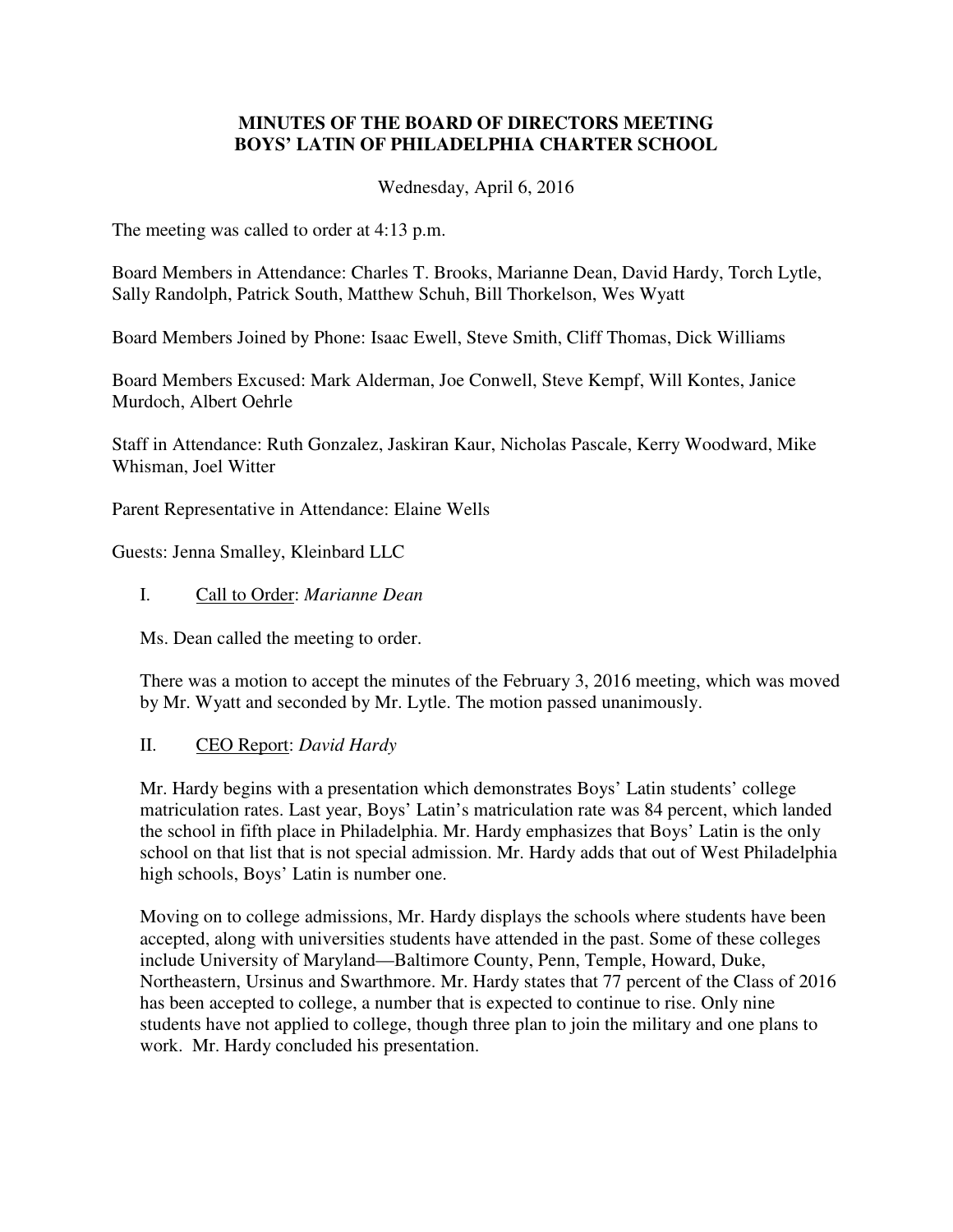### III. School and Operations Report: *Joel Witter*

Mr. Witter begins with a presentation entitled "Boys' Latin Mid-Year Data Review," which demonstrates the growth of Boys' Latin students on standardized tests. Mr. Witter states that Boys' Latin is invested in and values growth, and Boys' Latin's Middle School is number one in growth in the City of Philadelphia. Mr. Witter begins with six graders, and describes this as an "investment year," in which students come from various educational backgrounds and need time to adjust to the school's culture. Mr. Witter describes that in both subjects of math and reading, sixth graders tend to perform below grade level when they arrive at Boys' Latin: the average reading scores when students enter the school are in the  $29<sup>th</sup>$  percentile and the average math scores are in the  $30<sup>th</sup>$  percentile. Mr. Witter states that significant growth has been measured in a half year's time.

Moving on to seventh graders, Mr. Witter explains the goal for reading is to be at the  $60<sup>th</sup>$ percentile, and at the  $31<sup>st</sup>$  percentile in math. For eighth graders, the class has already displayed a half year's worth of growth in reading, and almost a full year's worth of growth in math. Mr. Witter states that Boys' Latin is excited about the growth observed, and knows Boys' Latin students are capable of even more.

A discussion follows on the obstacles and challenges middle school students face that affect standardized testing.

Next discussing the High School, Mr. Witter states that good things are happening. In terms of the Keystone Alegbra I exam, the class of 2016 has grown each year: their goal was to reach 25 percent proficiency, and they are on track to achieve that goal. Mr. Witter believes the students are also on track to achieve their goal in Literature, which is 75 percent. Mr. Witter describes the main struggle students have is in Biology, as students must take the skills they learn in both math and ready then apply it to new content. Boys' Latin is outperforming where it was last year in terms of Keystone Biology scores, and are working to be on par or better than the state average of 35 percent.

Mr. Hardy adds that for the Literature Keystone, Boys' Latin only has one student who is Below Basic category.

Mr. Witter concludes his presentation.

Dr. Kaur, a science teacher at Boys' Latin, then gives the Board on a presentation on encouraging critical and scientific thinking amongst her students. Dr. Kaur demonstrates a virtual lab where students can predict a patient's blood type in an Emergency Room setting. Dr. Kaur also takes Boys' Latin students to a science lab at the Community College of Philadelphia, about eight students at a time six times per year. Dr. Kaur shows a video of one of those groups of students engaging in a lab project and then returns as leaders to their classrooms at Boys' Latin.

Dr. Kaur concludes her presentation.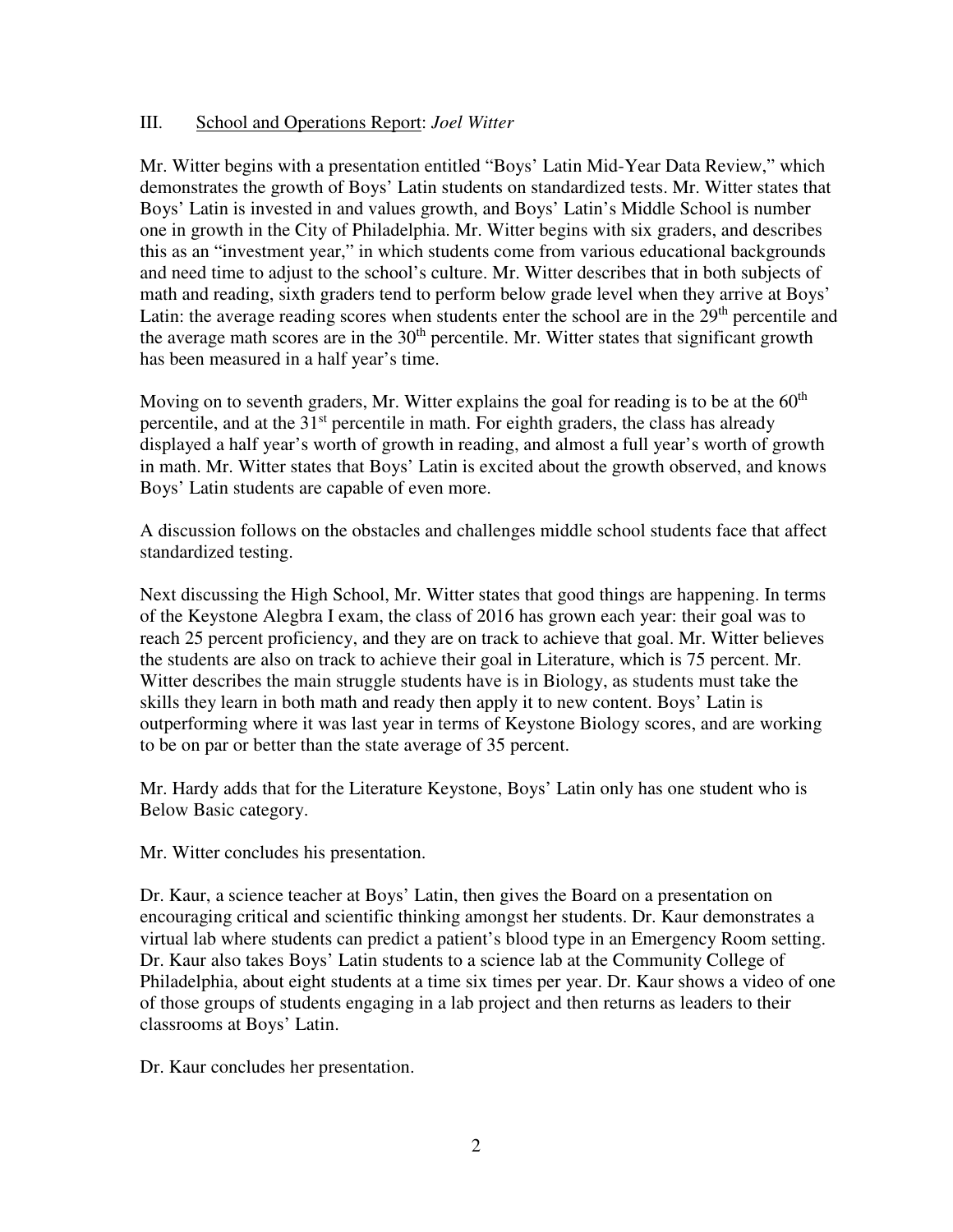### IV. Board Committee Reports

#### a. Finance: *Bill Thorkelson*

Mr. Thorkelson begins his presentation by directing the Board to the balance sheet in the Financial Results packet, which is broken down into three periods. Mr. Thorkelson states that the current ratio from June of last year has declined, and the cash reserves are down due to the ongoing middle school project. Continuing, Mr. Thorkelson describes that accounts payables went up, then came down again, which is a function of delaying payments relative to budgetary issues at the state level.

Mr. Thorkelson then describes some key information that has had a negative impact on Boy's Latin: the school is reimbursed by the Philadelphia School District based on the prior year's District spending. The school was recently notified of a per pupil revenue decrease and Mr. Thorkelson describes the impact on Boys' Latin, that the school is running on a break-even projection based on old revenue numbers. Using the revised numbers, the school will run a deficit of \$285,000. Mr. Thorkelson states that Boys' Latin will look at what expenses can be reduced, since the school has to make up this deficit by June 30, 2016, and reimbursements from the City of Philadelphia may be reduced again.

Mr. Thorkelson and Mr. Williams discuss an option to make up the deficit by suspending work on the Middle School facility project, particularly the conversion of the church to a gymnasium.

A discussion follows on various ways Boys' Latin could handle this budget issue.

Mr. Thorkelson concludes his presentation.

### b. Governance: *Albert Oehrle*

Mr. Williams begins his presentation with a Governance issue update on creating terms and limits for board members. Mr. Williams spoke with several Board members individually about setting terms, and states that he and Mr. Oehrle will come back next meeting with guidelines for Board terms. Mr. Williams would like the Board to be cognizant to the fact that they are looking at two-to-three year terms, and that the Board needs to be aggressive in getting new members involved.

Mr. Williams concludes his presentation.

### c. Development: *Marianne Dean, Kerry Woodward*

Ms. Dean begins her presentation by stating that fundraising for Boys' Latin has almost reached its budget.